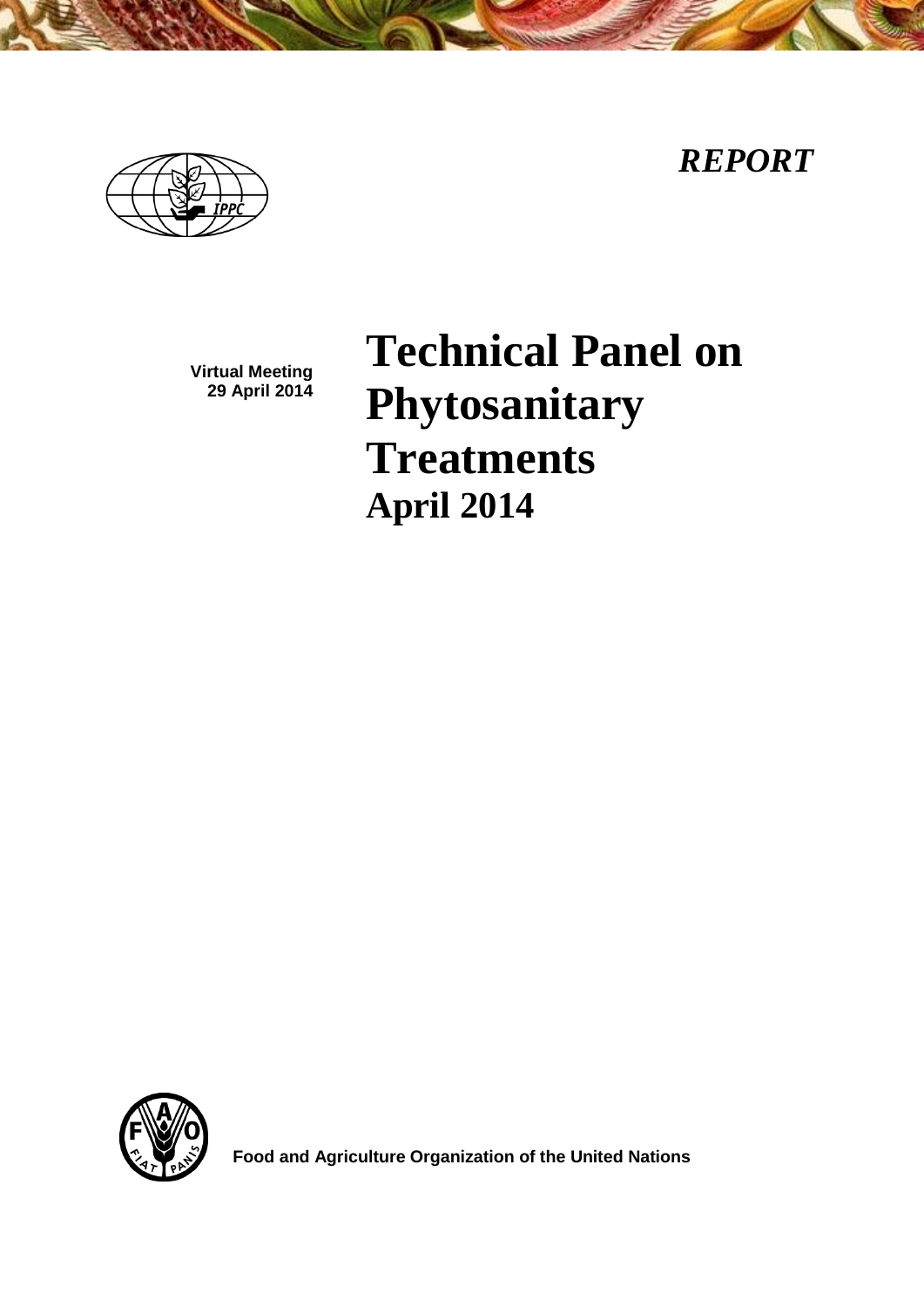## **CONTENTS**

# **APPENDICES**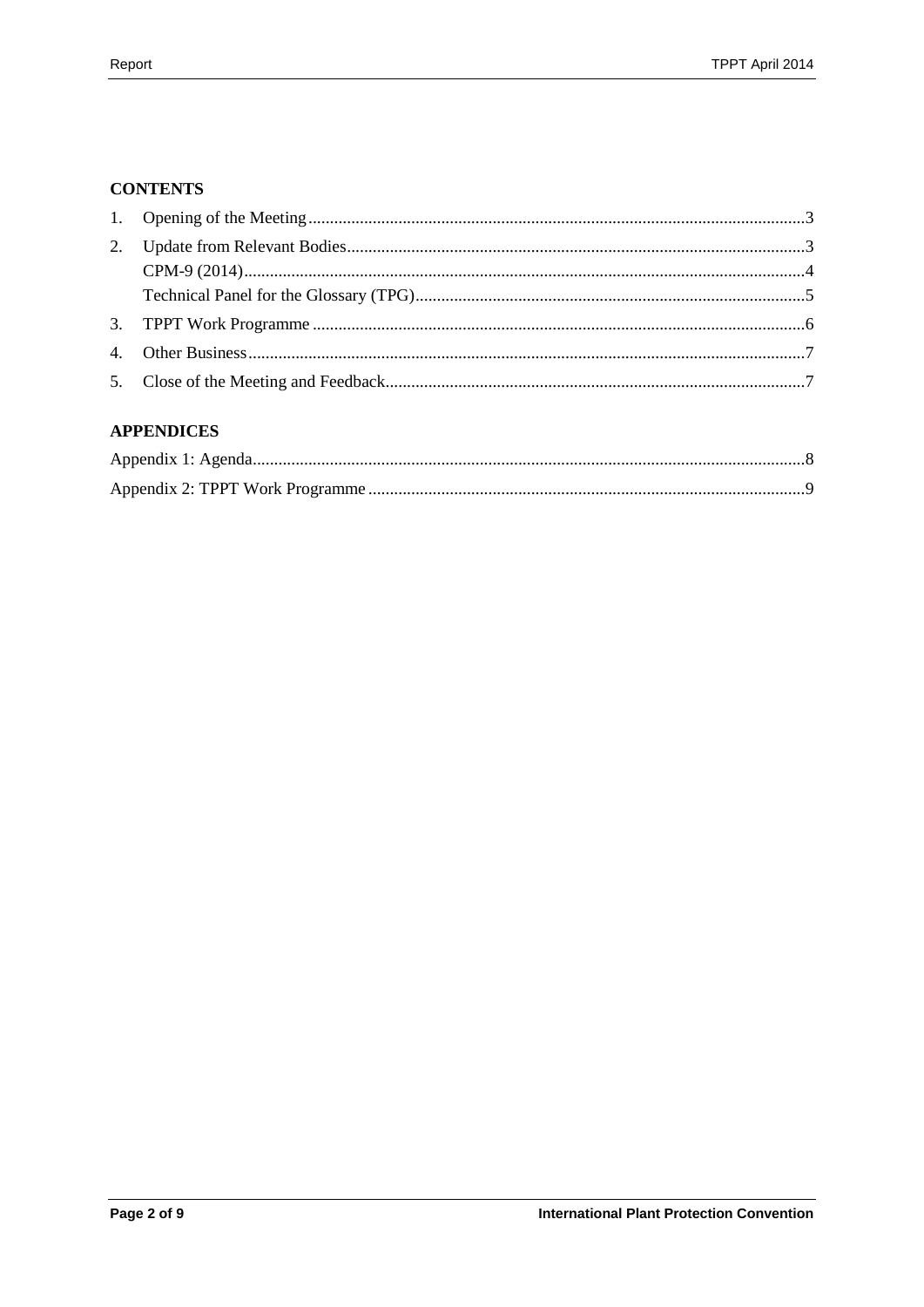# <span id="page-2-0"></span>**1. Opening of the Meeting**

*[1]* The IPPC Secretariat (hereafter Secretariat) welcomed the participants to the meeting and participants introduced themselves. The following persons participated in the meeting:

Mr Patrick GOMES (TPPT Member, USA)

Mr Michael ORMSBY (TPPT Member, New Zealand)

Mr Eduardo WILLINK (TPPT Member, Argentina)

Mr Guy HALLMAN (TPPT Member, USA)

Mr Artur SHAMILOV (IPPC Secretariat)

Ms Adriana MOREIRA (IPPC Secretariat)

Mr Andrew PARKER (TPPT Invited Expert, International Atomic Energy Agency (IAEA))

Mr Bart ROSSEL (Standards Committee (SC) Member, Steward)

- *[2]* The panel approved the agenda (Appendix 1) and Mr Michael ORMSBY was elected as rapporteur.
- [3] The Secretariat gave a brief overview presentation of the virtual meeting tool Adobe Connect<sup>1</sup>.

## <span id="page-2-1"></span>**2. Update from Relevant Bodies**

#### *SC e-decisions on treatments for Member Consultation (MC)*

- [4] The Secretariat introduced the paper<sup>2</sup> and informed the participants that the TPPT recommended to the SC six draft treatments for the 2014 member consultation and these have now been approved by the SC via e-decisions. It was informed that some comments were made by the SC and these have been resolved by the treatment leads, accordingly.
- *[5]* The draft PTs (Annexes to ISPM 28) approved for the 2014 member consultation (01 July 01 December 2014) were:
	- High temperature forced air treatment for *Bactrocera melanotus* and *Bactrocera xanthodes* on *Carica papaya* (2009-105)
	- Vapour heat treatment for *Carica papaya* var. *Solo* (2009-109)
	- Cold treatment for *Ceratitis capitata* on *Citrus clementina* var. *Clemenules* (2010-102)
	- Cold treatment for *Ceratitis capitata* on *Citrus sinensis* var. *Navel* and *Valencia-late* (2010- 103)
	- Vapour heat treatment for *Ceratitis capitata* on *Mangifera indica* (2010-106)
	- Irradiation for *Ostrinia nubilalis* (2012-009)

#### *Letters to Submitters*

- *[6]* It was informed that in April 2014 the Secretariat sent letters to treatment submitters, requesting further information and thinking successful submitters for their submissions. A comprehensive response was received from Australia on the subject Vapour heat treatment for *Bactrocera tryoni* on *Mangifera indica* (2010-107). Other submitters have not replied at this time.
- *[7]* The TPPT:

l <sup>1</sup> 02\_TPPT\_2014\_Apr

 $^{2}$  03\_TPPT\_2014\_Apr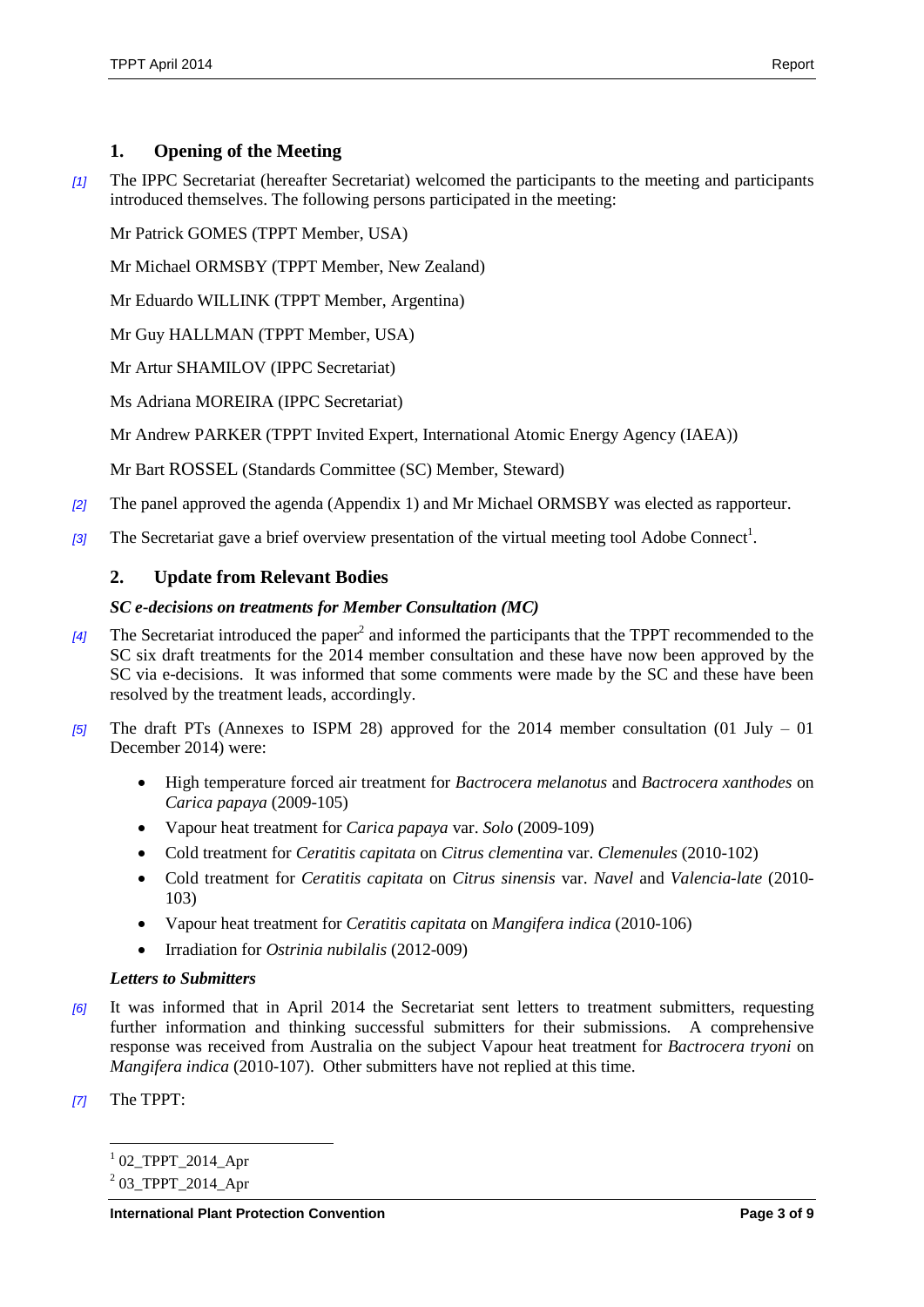(1) *noted* the Secretariat update.

# <span id="page-3-0"></span>**CPM-9 (2014)**

[8] The Secretariat updated the panel on the Commission on Phytosanitary Measures (CPM)-9<sup>3</sup> decisions as follow:

## *Adoption of International Standards for Phytosanitary Measures*

*[9]* CPM adopted the Vapour heat treatment for *Bactrocera cucurbitae* (Melon Fly) on *Cucumis melo* var. *reticulatus* (2006-110) as an annex 15 of ISPM 28. The Secretariat thanked the panel for their efforts in getting this treatment adopted.

# *Revision of List of Topics for IPPC Standards*

- *[10]* The CPM added to the *List of Topics for IPPC Standards<sup>4</sup>* the TPPT recommendation on the development of draft ISPMs for treatment requirements and the revision of ISPM 18 (*Guidelines for the use of irradiation as a phytosanitary measure*). The topics added to the list of topics and it will be developed under the TPPT work programme were as follow:
	- Requirements for the use of chemical treatments as a phytosanitary measure (2014-003)
	- Requirements for the use of fumigation as a phytosanitary measure (2014-004)
	- Requirements for the use of temperature treatments as a phytosanitary measure (2014-005)
	- Requirements for the use of modified atmosphere treatments as a phytosanitary measure (2014-006)
	- Requirements for the use of irradiation as a phytosanitary measure (Revision to ISPM 18) (2014-007)
- *[11]* The CPM also removed the particular topics for treatment submission allowing countries to submit any treatment during a treatment call. The topics deleted from the list of topics were as follow:
	- Irradiation treatments (2006-014)
	- Wood packaging material treatments (2006-015)
	- Fruit fly treatments (2006-024)
	- Soil and growing media in association with plants: treatments (2009-006)

## *Formal Objections*

- [12] The Secretariat introduced this issue<sup>5</sup> and mentioned that a number of countries submitted formal objects<sup>6</sup> on the fruit fly cold treatments currently up for adoption. Each treatment lead (and assistant lead) will consider the formal objects further and report back to the TPPT at its next face-to-face meeting (23-27 June 2014, Bali, Indonesia). It was noted that some of the points submitted by IPPC contracting parties as formal objections, were previously submitted 14-days prior CPM-8 (2013) for some draft treatments.
- *[13]* For the purposes of supporting the SC discussion for the SC 2014 May meeting, the panel discussed the basis for these objections considering the following points:
- *[14]* All populations of *Ceratatis capitata* (Medfly) are closely related, although Medfly itself is part of a species complex. The TPPT therefore considers it unlikely that differences in treatment outcomes are

l

<sup>&</sup>lt;sup>3</sup> CPM-9 meeting report (once available):<https://www.ippc.int/core-activities/governance/cpm>

<sup>4</sup> *List of Topics for IPPC Standards*: [https://www.ippc.int/core-activities/standards-setting/list-topics-ippc](https://www.ippc.int/core-activities/standards-setting/list-topics-ippc-standards)[standards](https://www.ippc.int/core-activities/standards-setting/list-topics-ippc-standards)

<sup>5</sup> 03\_TPPT\_2014\_Apr; 04\_TPPT\_2014\_Apr; 05\_TPPT\_2014\_Apr

<sup>&</sup>lt;sup>6</sup> <https://www.ippc.int/core-activities/standards-setting/formal-objections>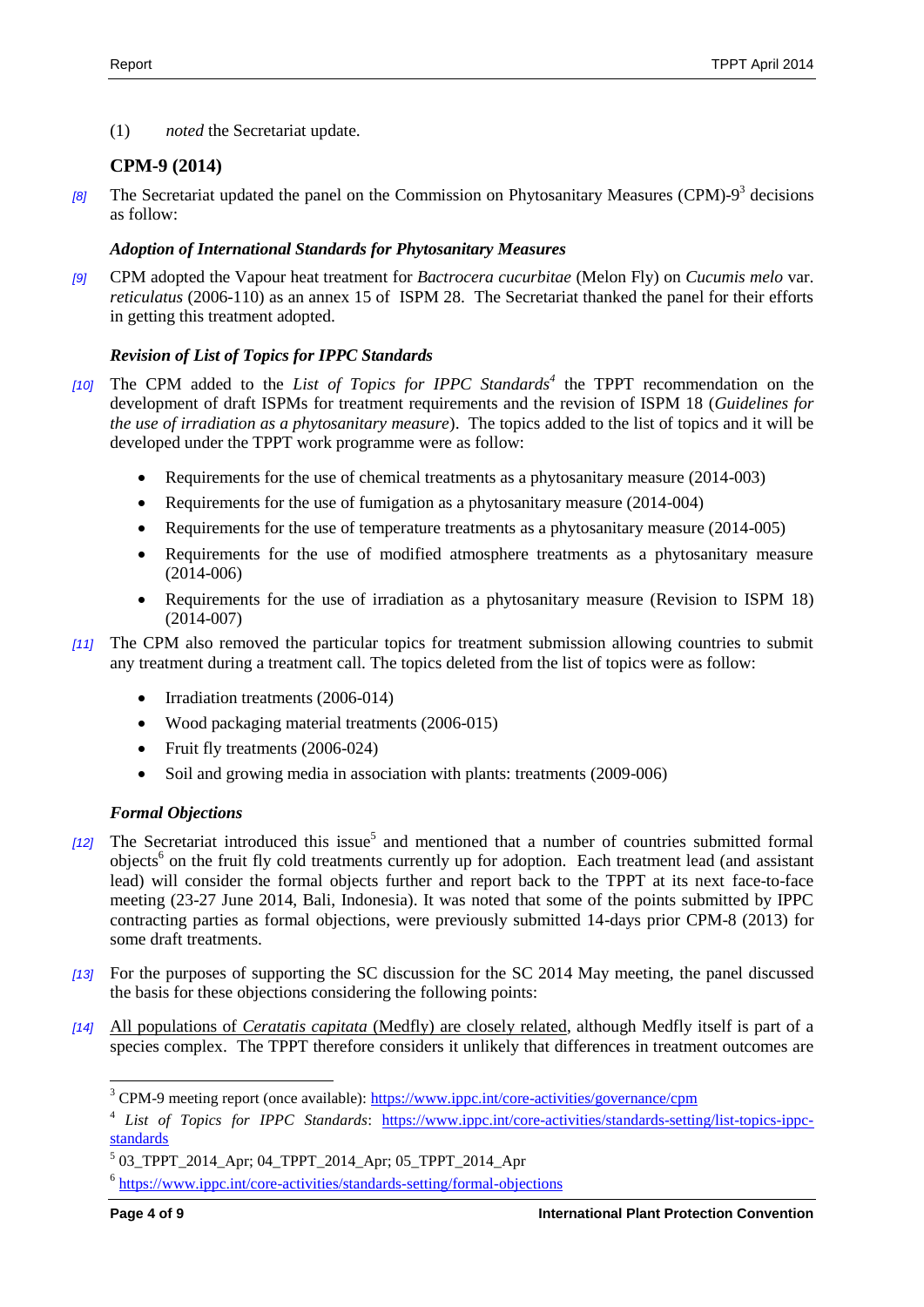unlikely to be differences in population genetics. It was noted that many different methods were used in experimentation on cold (and other) treatment testing. These experimental differences probably play a much larger role in differences in treatment outcomes. This however does not resolve the problem of how to relate these different treatment experiments from different areas. This problem will be difficult to resolve and may require some of the experimental evidence to be discarded if found to generate inconsistent results. Further research could be completed on trying these issues if possible however this could apply to any of the treatments used internationally. It was noted that some of this issue was discussed in the Expert Consultation on Cold Treatments held in December 2013 in Buenos Aires, Argentina<sup>7</sup>.

- *[15]* TPPTs role is to review the science/evidence supporting the claims made about the effectiveness of the treatment, it is up to countries to decide if they choose to use it or not. As has been made clear in past discussions, countries have no obligation to use or accept in trade a scientifically valid treatment however they should not be able to block the approval into ISPM 28 of that treatment if it is indeed valid. It was also noted that validity can be proven in one or one series of valid experiments presented in a single publication. The number of supporting publications should therefore not be considered in the criteria for adoption of a treatment.
- *[16]* It was pointed out by the TPPT that, maybe it is not possible to have a complete knowledge of the efficacy of a given treatment the TPPT needs to make a recommendation based on the available data.
- *[17]* TPPT noted that for some treatments it might need to have more scientific information. It was agreed that a draft document will be made to be presented at the next TPPT face-to-face meeting.
- *[18]* The TPPT:
	- (2) *noted* the update from the CPM-9
	- (3) *assigned* the following treatment assistants:
		- Cold treatment for *Ceratitis capitata* on *Citrus sinensis* (2007-206A): Mr Scott MYERS
		- Cold treatment for *Ceratitis capitata* on *Citrus reticulata* x *Citrus sinensis* (2007-206B): Mr David REES
		- Cold treatment for *Ceratitis capitata* on *Citrus limon* (2007-206C): Mr Mike ORMSBY
		- Cold treatment for *Bactrocera tryoni* on *Citrus sinensis* (2007-206E): Mr Scott MYERS
		- Cold treatment for *Bactrocera tryoni* on *Citrus reticulata* x *Citrus sinensis* (2007-206F): Mr Scott MYERS
		- Cold treatment for *Bactrocera tryoni* on *Citrus limon* (2007-206G): Mr Mike ORMSBY
		- Cold treatment for *Ceratitis capitata* on *Citrus paradisi* (2007-210): Mr David REES
	- (4) *considered* the formal objections received 14-days prior CPM-9 (2014)

(5) *agreed* to prepare a paper on the TPPT responses to the formal objections for the next face-toface meeting.

## <span id="page-4-0"></span>**Technical Panel for the Glossary (TPG)**

#### *ED definition*

[19] The Secretariat introduced the issue<sup>8</sup> and explained that the Technical Panel for the Glossary (TPG) analyzed the proposition on the Effective Dose (ED) definition and that the TPG proposed a new term. The TPG recommended the TPPT to:

 $\boldsymbol{7}$ <sup>7</sup> Expert Consultation on Cold Treatments meeting report: [https://www.ippc.int/core-activities/standards](https://www.ippc.int/core-activities/standards-setting/expert-consultation-on-cold-treatments)[setting/expert-consultation-on-cold-treatments](https://www.ippc.int/core-activities/standards-setting/expert-consultation-on-cold-treatments)

<sup>8</sup> 03\_TPPT\_2014\_Apr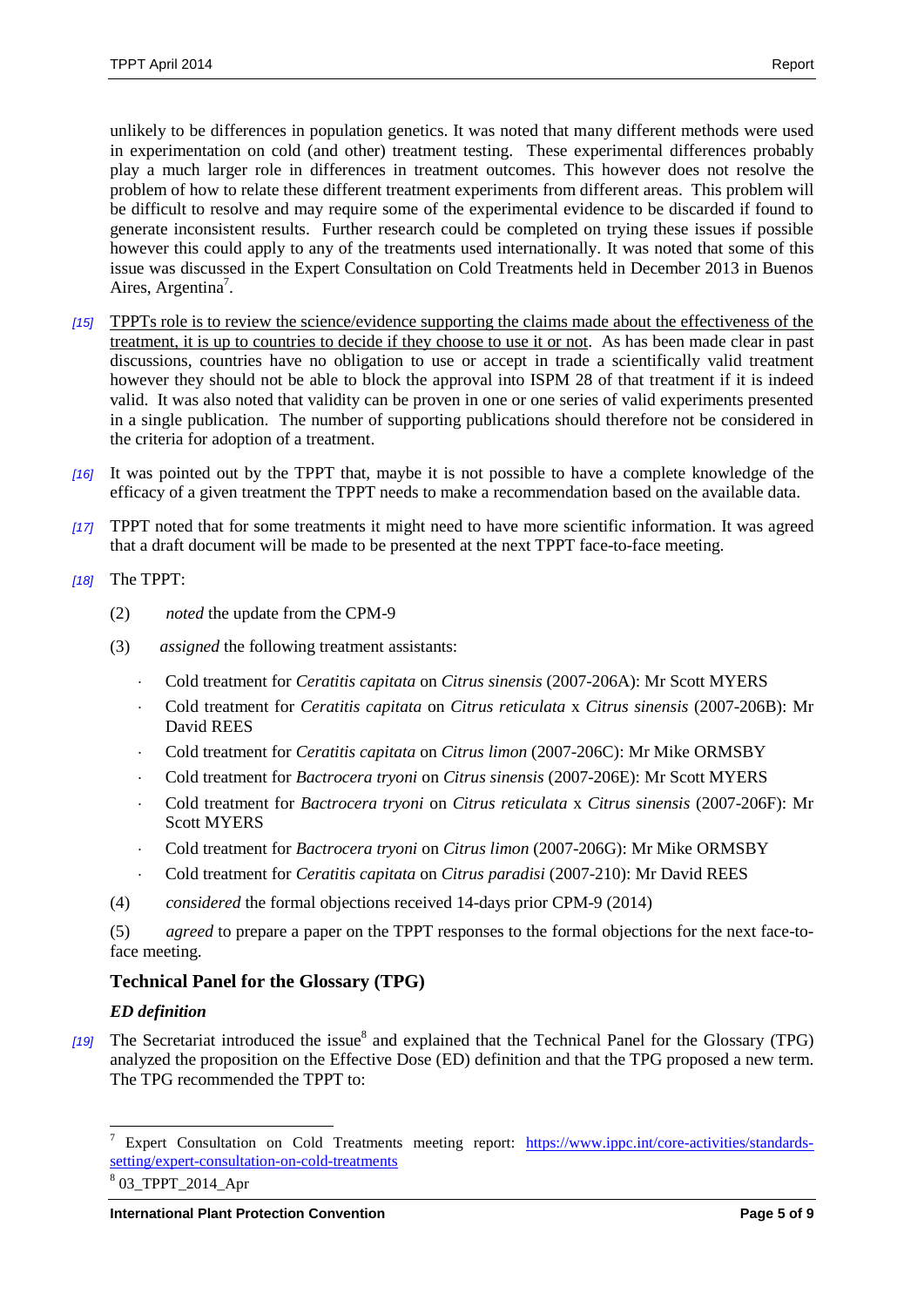- reconsider the definition and if necessary amend ISPM 28 to accommodate an alternative term; and
- consider how the definition would work in different FAO languages e.g. Efficacy of the Dose (ED).
- *[20]* The TPPT discussed possible alternatives to accommodate the TPG comments. On the issue of the definition in other FAO languages, assistants were assigned within the TPPT to follow-up on this. TPPT members and Secretariat were assigned Ormsby (English), Secretariat (Russian, Arabic), Wang (Chinese), Eduardo (Spanish), Secretariat (French).
- *[21]* The TPPT:
	- (6) *noted* the TPG update.

(7) *agreed* that a document on the *Effective dose (ED) definition* taking into account the TPG comments, will be prepared by the panel lead, for the next TPPT face-to-face meeting.

(8) *agreed* to send comments and propositions on the ED definition and send to Mr Mike Ormsby before the next TPPT face-to-face meeting.

- (9) *assigned* the following assistants on the FAO languages:
	- English: Mr Mike ORMSBY
	- Chinese: Mr Yuejin WANG
	- Spanish: Mr Eduardo WILLINK
	- Russian, Arabic and French: IPPC Secretariat

## *TPG comments on Draft Annex to ISPM 28:2007: Irradiation for Dysmicoccus Neobrevipes, Planococcus Lilacinus and Planococcus Minor (2012-011)*

- *[22]* The TPPT considered that the TPG comments on the draft annex to ISPM 28 were appropriate and were incorporated by the treatment leads. The leads considered the treatment is ready for adoption.
- *[23]* The TPPT:
	- (10) *noted* the update.

# <span id="page-5-0"></span>**3. TPPT Work Programme**

## *Update from treatment leads*

*[24]* It was mentioned (see section 2 "Letters to submitters" above) that a comprehensive response was received from Australia on the Vapour heat treatment for *Bactrocera tryoni* on *Mangifera indica* (2010-107). This submission will be discussed further by the leads.

# *Update in TPPT work programme*

- [25] It was pointed out that many of the tasks have been completed on the work programme<sup>9</sup>. Of the remaining tasks; a number were combined and leads were assigned as follows:
	- Heated air treatments and the development of a paper for consideration at the next TPPT faceto-face: Mr Guy HALLMAN (lead), Andrew JESSUP and Scott MYERS.
	- TPPT working criteria for treatment evaluation: In order to ensure that all information from TPPT responses and discussion are consistent Mr Patrick GOMES was assigned the lead for this issue.

 $\overline{a}$ <sup>9</sup> 03\_TPPT\_2014\_Apr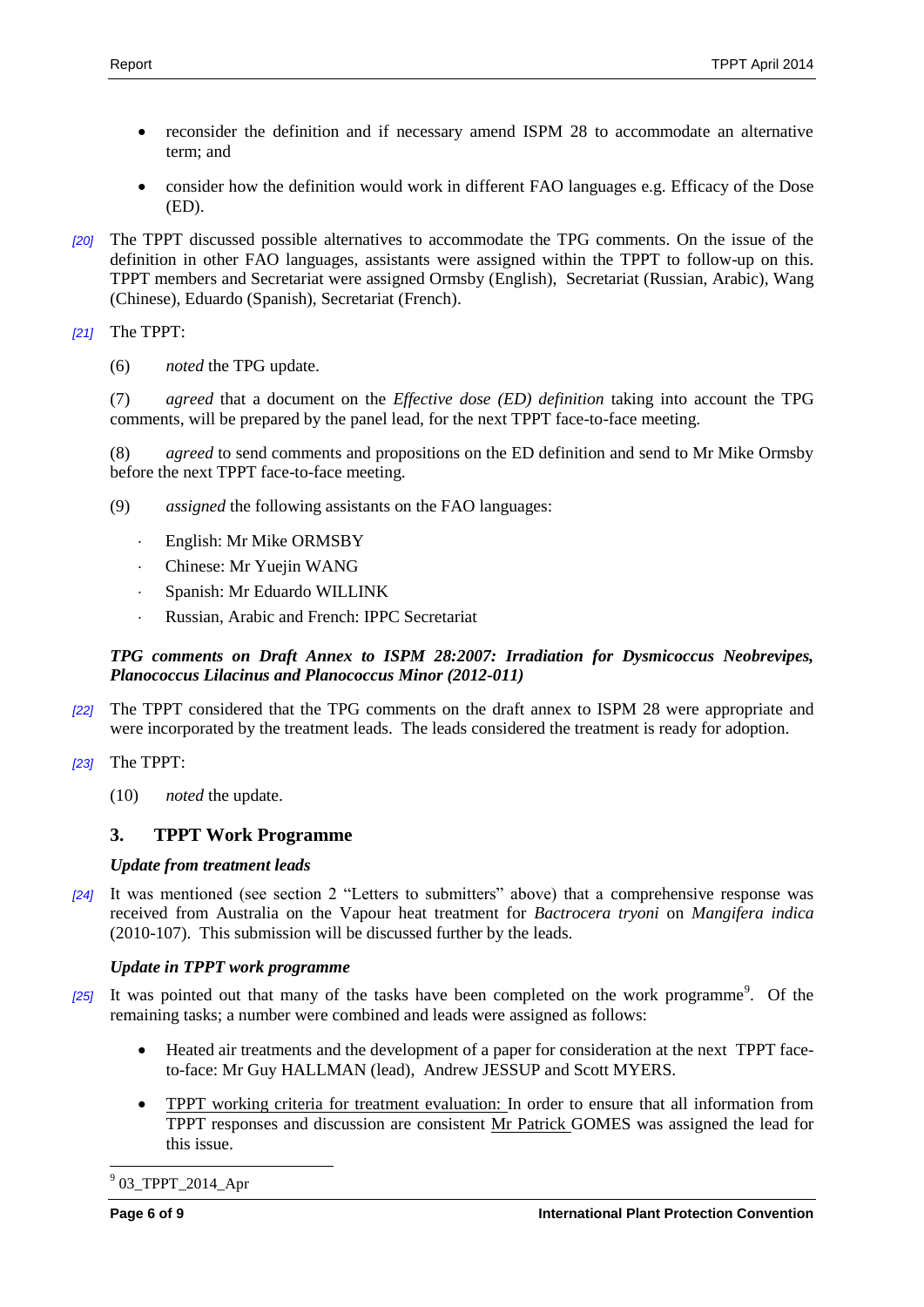*[26]* The Secretariat will update the TPPT work programme with the agreed tasks as appropriate. The Secretariat noted the value of the TPPT responses to formal objections, working criteria and other documents being developed by the TPPT. It was pointed out that these documents will be presented to the SC to consider using, when appropriate, as background information to support the adoption of treatments.

### <span id="page-6-0"></span>**4. Other Business**

#### *Instructions to assist in preparing complete submissions*

- *[27]* The Secretariat recalled that in 2013 July meeting the TPPT agreed to reconsider the development of instructions for preparing complete submissions after the CPM-9 (2014) approves the List of topics for IPPC standards. It was mentioned that CPM-9 has agreed to the topics and the TPPT was invited to start development of instructions for preparing complete submissions.
- *[28]* The TPPT:

(11) *agreed* to invite Mr Mike ORMSBY to start working on a draft of instructions for preparing complete submissions for the next TPPT face-to-face meeting.

#### *Preparation for the face-to-face meeting*

*[29]* It was informed by the Secretariat that an e-forum will be prepared for discussion and agreement on the agenda for the 2014 June TPPT meeting in Bali, Indonesia.

#### *Next meeting date*

*[30]* The next TPPT meeting (face-to-face) was scheduled for 23-27 June 2014 in Bali, Indonesia. The Secretariat stressed that the deadline for submitting discussion papers is 1 June 2014.

#### <span id="page-6-1"></span>**5. Close of the Meeting and Feedback**

*[31]* The panel agreed to adopt the meeting report via a TPPT e-forum. The Secretariat thanked all the participants for their attention and work and closed the meeting.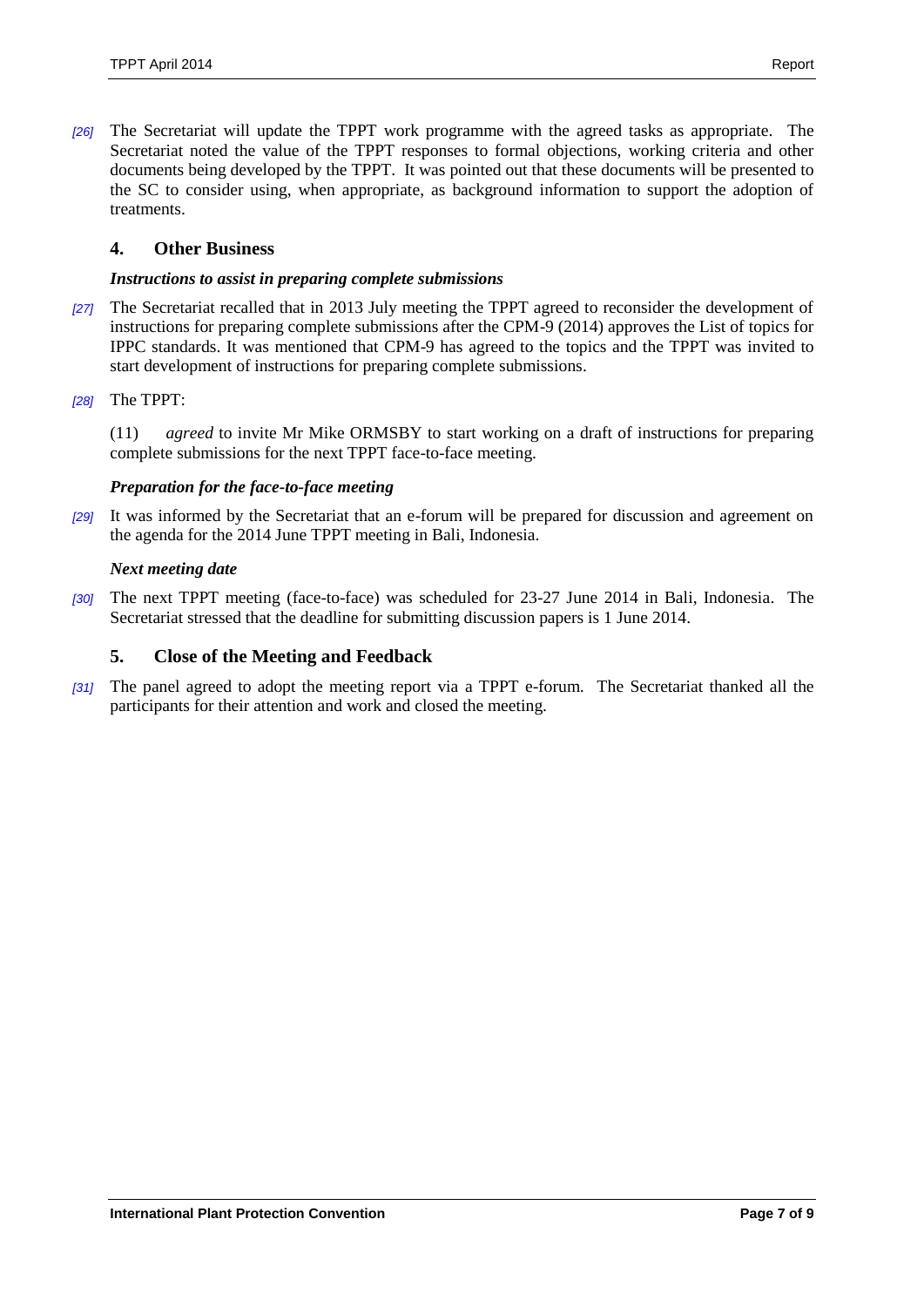# <span id="page-7-0"></span>**Appendix 1: Agenda**

# **2014 April TPPT Virtual Meeting**

# **AGENDA**

| <b>AGENDA ITEM</b>                         |                                                                                                                                                                                                                                                                                                                                                      | <b>DOCUMENT NO.</b>                                      | <b>PRESENTER</b>                   |
|--------------------------------------------|------------------------------------------------------------------------------------------------------------------------------------------------------------------------------------------------------------------------------------------------------------------------------------------------------------------------------------------------------|----------------------------------------------------------|------------------------------------|
|                                            | 1. Opening of the meeting                                                                                                                                                                                                                                                                                                                            |                                                          | <b>SHAMILOV</b>                    |
| ٠<br>$\bullet$<br>٠                        | Welcome by the IPPC Secretariat<br>Virtual meeting information for Adobe Connect<br>Introductions<br>Adoption of the agenda and Election of Rapporteur                                                                                                                                                                                               | 02_TPPT_2014_Apr<br>01_TPPT_2014_Apr                     | <b>SHAMILOV</b>                    |
|                                            | 2. Updates from relevant Bodies                                                                                                                                                                                                                                                                                                                      |                                                          | <b>SHAMILOV</b>                    |
| ❖<br>❖<br>٠<br>$\bullet$<br>$\bullet$<br>❖ | <b>IPPC Secretariat</b><br>SC e-decisions on treatments for Member Consultation<br>(MC)<br>Letters to Submitters<br>CPM-9 (2014)<br>Adoption of International Standards for Phytosanitary<br><b>Measures</b><br>Revision of List of Topics for IPPC Standards<br><b>Formal Objections</b><br>Technical Panel for the Glossary (TPG)<br>ED definition | 03_TPPT_2014_Apr<br>04_TPPT_2014_Apr<br>05_TPPT_2014_Apr | <b>SHAMILOV</b><br><b>SHAMILOV</b> |
|                                            | TPG comments on Draft Annex to ISPM 28:2007:<br>Irradiation for Dysmicoccus Neobrevipes, Planococcus<br>Lilacinus and Planococcus Minor (2012-011)                                                                                                                                                                                                   |                                                          | <b>PARKER</b>                      |
|                                            | 3. TPPT Work Programme                                                                                                                                                                                                                                                                                                                               |                                                          |                                    |
| $\bullet$                                  | Updated from treatments leads<br>Update in TPPT work programme                                                                                                                                                                                                                                                                                       | 03_TPPT_2014_Apr                                         | ALL/<br><b>SHAMILOV</b>            |
| 4. Other business                          |                                                                                                                                                                                                                                                                                                                                                      |                                                          |                                    |
| ❖<br>❖                                     | Working TPPT criteria for treatment evaluation.<br>Instructions to assist in preparing complete<br>submissions<br>Preparation for the face-to-face meeting<br>TPPT forum on Provisional Agenda for 2014 June<br><b>TPPT</b> meeting<br>Flight information<br>Visa preparation                                                                        | 03_TPPT_2014_Apr                                         | <b>SHAMILOV</b>                    |
|                                            | 5. Close of the meeting and feedback                                                                                                                                                                                                                                                                                                                 |                                                          | <b>SHAMILOV</b>                    |